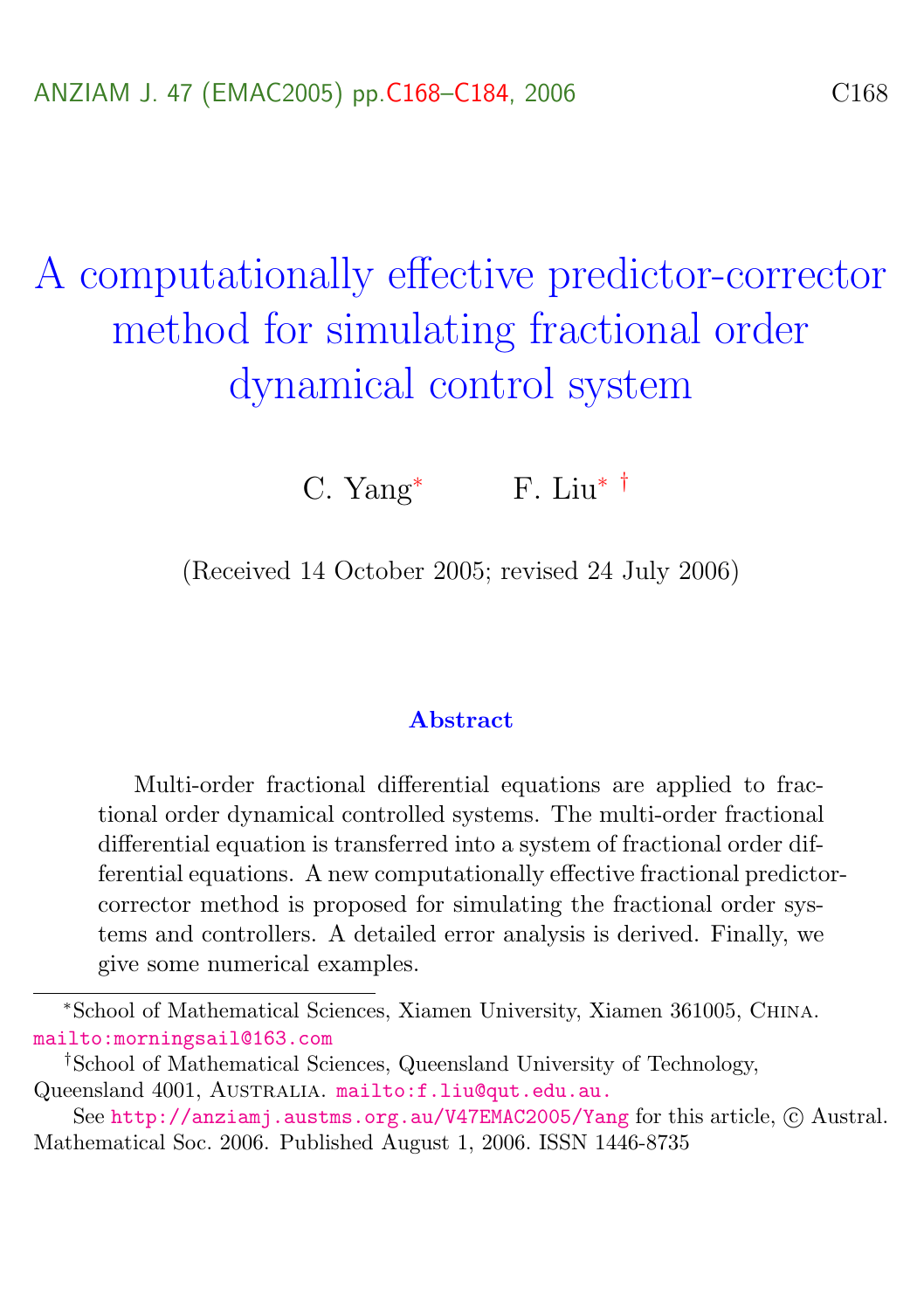<span id="page-1-1"></span>

| ANZIAM J. 47 (EMAC2005) pp.C168-C184, 2006 | C <sub>169</sub> |
|--------------------------------------------|------------------|
|--------------------------------------------|------------------|

## **Contents**

| 1 Introduction                                                      | C <sub>169</sub> |
|---------------------------------------------------------------------|------------------|
| 2 Basic ideas and lemmas                                            | C <sub>172</sub> |
| 3 A fractional predictor-corrector technique                        | C <sub>174</sub> |
| 4 Error analysis for the fractional predictor-corrector method C176 |                  |
| <b>5</b> Numerical Results                                          | C <sub>179</sub> |
| 6 Conclusions                                                       | C <sub>182</sub> |
| <b>References</b>                                                   | C <sub>183</sub> |

## <span id="page-1-0"></span>1 Introduction

The Fractional Calculus is, simultaneously, a new and old research issue. This contradiction comes from the fact that most scientists are not aware of its existence and, often, discover that this 'new' tool provides fruitful perspectives in their studies. For three centuries the theory of fractional derivatives developed mainly as a pure theoretical field of mathematics useful only for mathematicians [\[1\]](#page-15-1). However, in the last few decades many have pointed out that derivatives and integrals of non-integer order are very suitable for the description of the properties of various real materials. It has been shown that new fractional order models are more adequate than previously used integer order models [\[1\]](#page-15-1). In the past two decades, fractional order control systems attracted the attention of many researchers lately [\[2\]](#page-15-2). However, because of the absence of appropriate mathematical methods, fractional order dynamical systems were studied only marginally in theory and practice of control systems.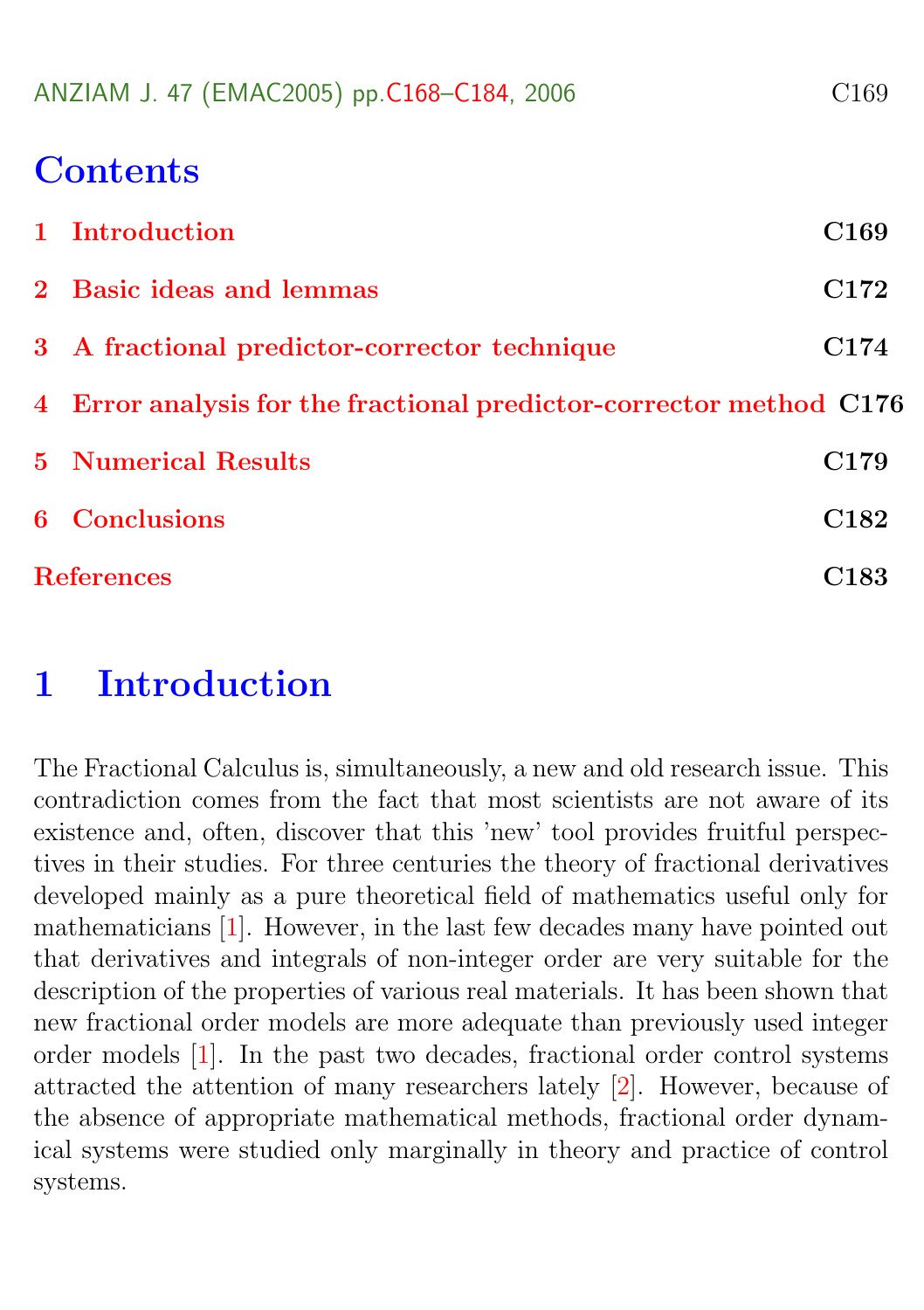#### <span id="page-2-2"></span>1 Introduction C170



<span id="page-2-0"></span>Figure 1: Simple unity-feedback control system

Let us consider the simple unity-feedback control system [\[1\]](#page-15-1) shown in Figure [1,](#page-2-0) where  $G(s)$  is the transfer function of the controlled system,  $G_c(s)$  is the transfer of the controller,  $W(s)$  is an input,  $E(s)$  is an error,  $U(s)$  is the controller's output, and  $Y(s)$  is the system's output. Contrary to the traditional model, we consider transfer functions of arbitrary real order. Such systems are called fractional order control systems, which are better described by fractional order mathematical models.

Now consider the fractional order transfer function  $(FOTF)$  [\[1\]](#page-15-1):

<span id="page-2-1"></span>
$$
G_n(s) = \frac{1}{a_n s^{\alpha_n} + a_{n-1} s^{\alpha_{n-1}} + \dots + a_1 s^{\alpha_1} + a_0 s^{\alpha_0}},
$$
\n(1)

where  $\alpha_n > \alpha_{n-1} > \cdots > \alpha_1 > \alpha_0 \geq 0$ ,  $0 < \alpha_n - \alpha_{n-1} < 1$ , and  $\alpha_k$  (k =  $(0, 1, \ldots, n)$  are arbitrary real numbers. In the time domain, the FOTF  $(1)$ corresponds to the  $(n + 1)$ -term fractional order differential equation

$$
a_n D^{\alpha_n} y(t) + a_{n-1} D^{\alpha_{n-1}} y(t) + \dots + a_1 D^{\alpha_1} y(t) + a_0 D^{\alpha_0} y(t) = u(t), \quad (2)
$$

where  $D^{\alpha}y = {}_{0}^{C}D_t^{\alpha}y = J^{m-\alpha}y^{(m)}(t)$  is the Caputo fractional derivatives (in time) of order  $\alpha$ :

$$
{}_{0}^{C}D_{t}^{\alpha}y(t) = \begin{cases} \frac{1}{\Gamma(m-\alpha)} \int_{0}^{t} \frac{y^{(m)}(\tau)}{(t-\tau)^{\alpha+1-m}} d\tau, & 0 \leq m-1 < \alpha < m, \\ \frac{d^{m}y(t)}{dt^{m}}, & m \in \mathbb{N}, \end{cases}
$$
(3)

where m is the integer defined by the relation  $m-1 < \alpha < m$ , and  $J<sup>q</sup>$  is the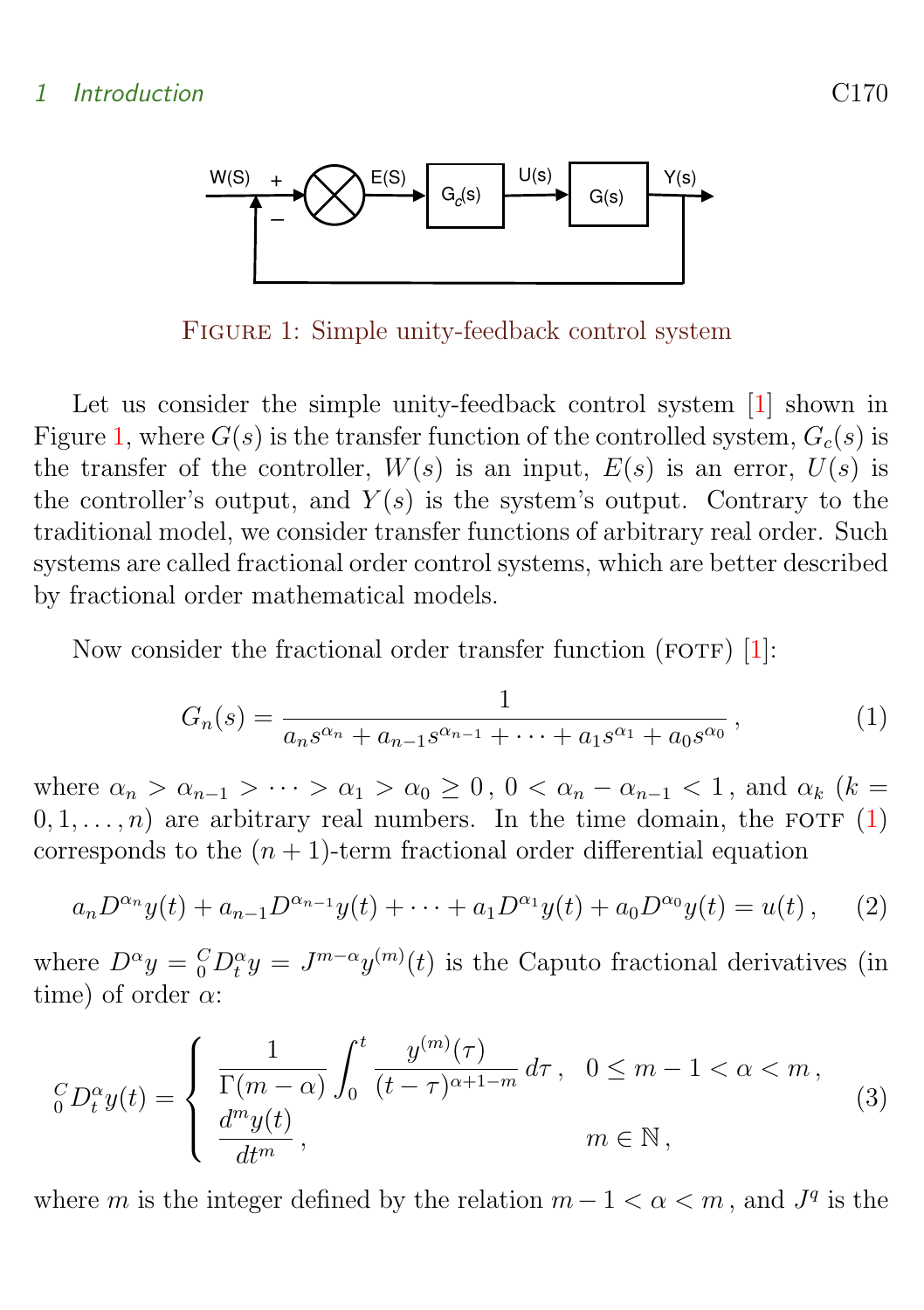#### <span id="page-3-0"></span>1 Introduction C171

fractional integral operator

$$
J^{q}y(t) = \frac{1}{\Gamma(q)} \int_{0}^{t} (t - \tau)^{q-1} y(\tau) d\tau.
$$
 (4)

Numerical solution of a fractional order differential equation is difficult to obtain accurately using standard discretization methods. Hu and Liu [\[3\]](#page-15-3) considered a four term fractional differential equation corresponding to a fractional order controlled system. The existence and uniqueness of the solution of this model are given, and they proposed three numerical methods for the fractional order control systems. Shen and Liu considered [\[4\]](#page-15-4) a fractional order Bagley–Torvik equation, and proved the existence and uniqueness of solution. The analytical solution of a fractional order Bagley–Torvik equation is also derived by the corresponding Green's function. Using the relationship between the Riemann–Liouville definition and the Gronwald–Letnikov definition, Shen and Liu proposed a computationally effective method for the fractional order Bagley–Torvik Equation. Diethelm et al. [\[5\]](#page-15-5) proposed some techniques for solving fractional order ordinary differential equations and analysed errors. Lin and Liu [\[6\]](#page-15-6) also proposed a fractional order numerical method for the fractional relaxation equation, and the consistence, convergence and stability of this method is proven. Liu et al. [\[7\]](#page-15-7) proposed some efficient fractional numerical methods for solving fractional partial differential equation. A special multi-order fractional differential equation was also considered by Miller and Ross [\[8\]](#page-16-0). The multi-order fractional differential equations were written as an equivalent system of fractional order differential equations. However, numerical methods for solving fractional order differential systems are limited. Therefore, a new numerical strategy is important in solving these fractional order systems. We propose a new technique for solving fractional order differential equation systems and are apply the technique to simulate a fractional order control system.

Some basic ideas and lemmas are presented in Section [2.](#page-4-0) A computationally effective fractional predictor-corrector method is proposed in Section [3.](#page-6-0)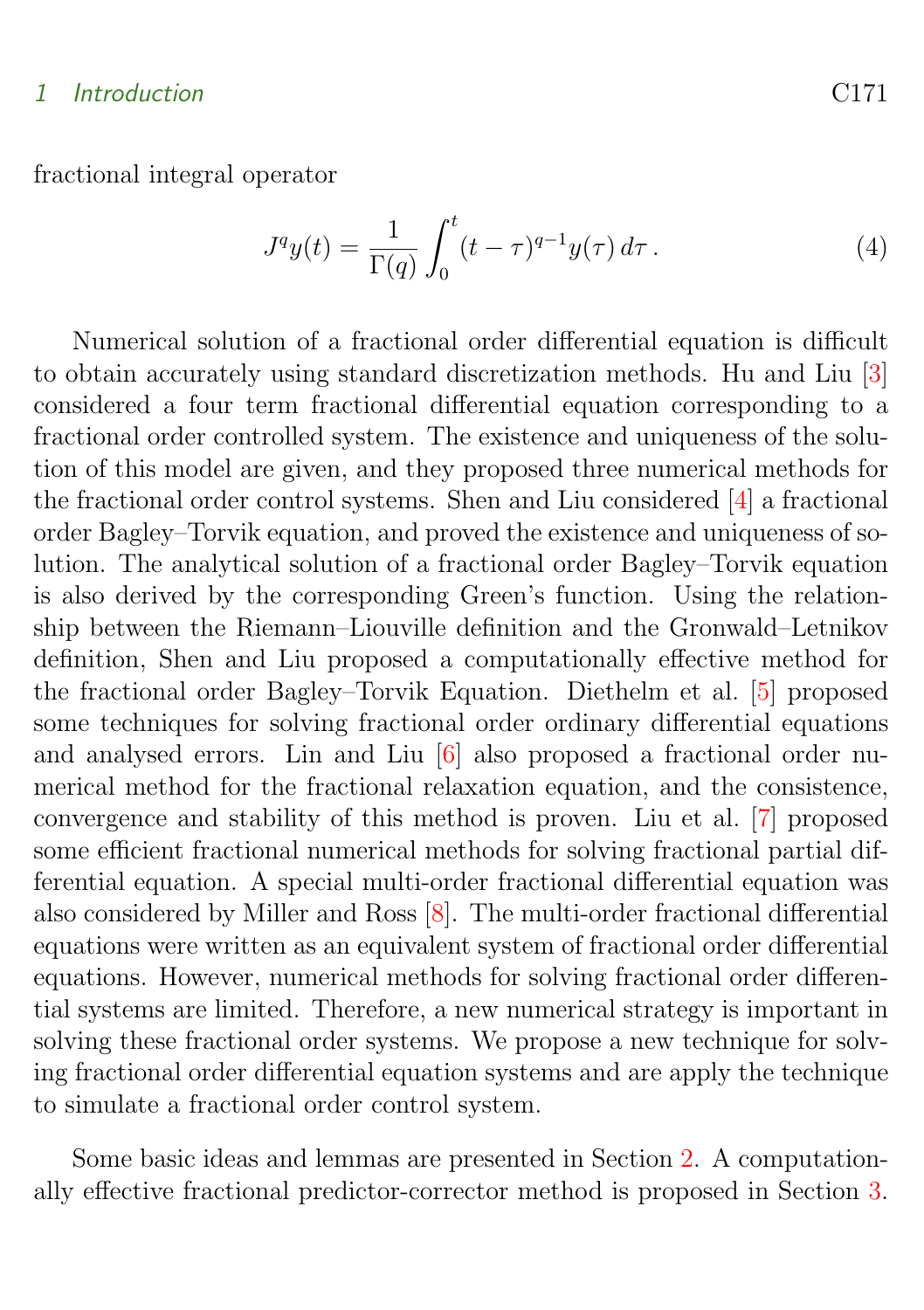#### <span id="page-4-3"></span>1 Introduction C172

A detailed error analysis is derived in Section [4.](#page-8-0) Finally, Section [5](#page-11-0) gives some numerical results.

## <span id="page-4-0"></span>2 Basic ideas and lemmas

We are concerned with providing good quality methods for the solution of multi-order fractional differential equations of the general form

<span id="page-4-2"></span>
$$
a_n D^{\alpha_n} y(t) + a_{n-1} D^{\alpha_{n-1}} y(t) + \dots + a_1 D^{\alpha_1} y(t) + a_0 D^{\alpha_0} y(t) = f(t),
$$
  

$$
y^k(0) = y_0^{(k)}, \quad k = 0, 1, \dots, \lceil \alpha_n \rceil
$$
 (5)

where  $\alpha_n > \alpha_{n-1} > \cdots > \alpha_1 > \alpha_0 \geq 0$ ,  $0 < \alpha_n - \alpha_{n-1} < 1$ ,  $\alpha_k$  (k =  $(0, 1, \ldots, n)$  are arbitrary real numbers,  $a_k$   $(k = 0, 1, \ldots, n)$  are arbitrary constants.

The basic analytical results on existence and uniqueness of solutions to fractional differential equations are given in  $[1, 8]$  $[1, 8]$ . Miller and Ross  $[8]$  gave a method for calculating the analytic solution to a multi-term fractional differential equation of the form

$$
a_n D^{n\alpha} y(t) + a_{n-1} D^{(n-1)\alpha} y(t) + \dots + a_1 D^{\alpha} y(t) + a_0 D^0 y(t) = 0, \quad (6)
$$

where  $\alpha = 1/M$ ,  $M \in \mathbb{N}$ . They interpret the fractional operator  $D^{i\alpha}$  as  $D^{\alpha}$  applied *i* times. Under this interpretation they describe the multi-term fractional differential equation as a sequential fractional differential equation.

For the sake of simplicity we assume that  $\alpha_i = i/2 = m_i \in \mathbb{N}$ , if i is an even number;  $(i-1)/2 < \alpha_i < (i+1)/2$ , if i is an odd number; that is, there is at most one non-integer order derivative between successive integer orders.

<span id="page-4-1"></span>Lemma 1 Let  $y \in C^k[0,T]$  for some  $T > 0$  and some  $k \in \mathbb{N}$ , and let  $\beta \notin \mathbb{N}$ such that  $0 < \beta < k$ , then  ${}_{a}^{C}D_{t}^{\beta}y(0) = 0$ .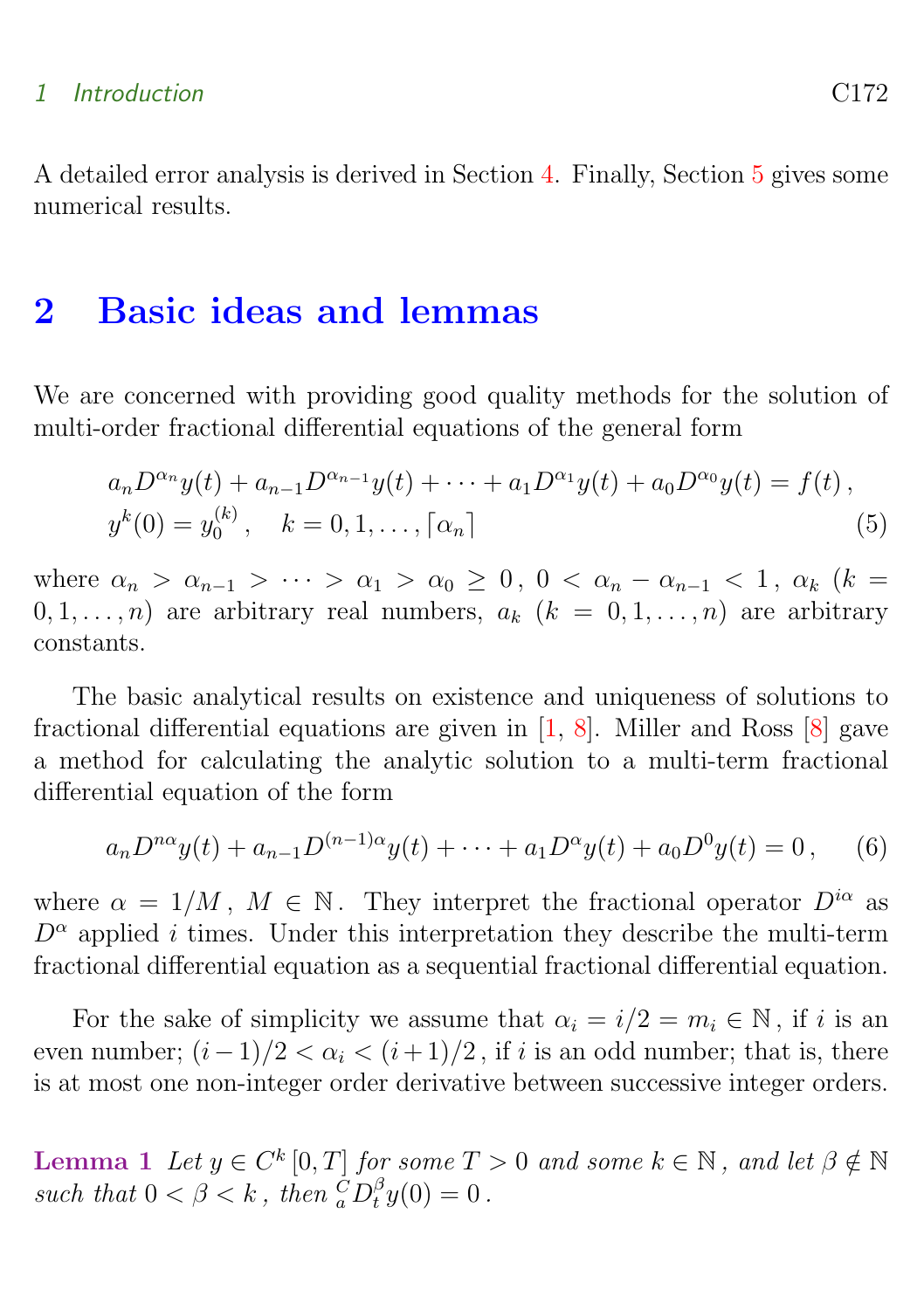#### <span id="page-5-3"></span>2 Basic ideas and lemmas contact the contract of the C173

<span id="page-5-0"></span>**Proof:** See [\[9\]](#page-16-1).

**Lemma 2** The differentiation operators  ${}_{a}^{C}D_{t}^{\alpha}f(t)$  and  ${}_{a}^{C}D_{t}^{m}f(t)$  satisfy the interchange rule:

$$
{}_{0}^{C}D_{t}^{\alpha} \left( {}_{0}^{C}D_{t}^{m} f(t) \right) = {}_{0}^{C}D_{t}^{m} \left( {}_{0}^{C}D_{t}^{\alpha} f(t) \right) = {}_{0}^{C}D_{t}^{\alpha+m} f(t),
$$
  
\n
$$
f^{(s)}(0) = 0, \quad s = n, n + 1, ..., m, \quad m = 0, 1, ..., n - 1 < \alpha < n.
$$
 (7)

Proof: See [\[1\]](#page-15-1).

Let  $y \in C^{\lceil \alpha_n \rceil} [0, T]$  for some  $T > 0$ . Using Lemma [1,](#page-4-1) we have

$$
{}_{0}^{C}D_{t}^{\alpha_{2i}-\alpha_{2i-1}C}D_{t}^{\alpha_{2i-1}}y(t) = {}_{0}^{C}D_{t}^{\alpha_{2i}}y, \quad {}_{0}^{C}D_{t}^{\alpha_{2i+1}-\alpha_{2i}C}D_{t}^{\alpha_{2i}}y(t) = {}_{0}^{C}D_{t}^{\alpha_{2i+1}}y.
$$
 (8)

Now we rewrite the multi-order fractional differential equations [\(5\)](#page-4-2) in the form of a system of fractional order differential equations:

<span id="page-5-1"></span>
$$
\begin{cases}\n{}^{C}_{0}D_{t}^{\beta_{1}}x_{1}(t) = {}^{C}_{0}D_{t}^{\alpha_{1}}x_{1}(t) = x_{2}(t), \\
\vdots \\
{}^{C}_{0}D_{t}^{\beta_{n-1}}x_{n-1}(t) = {}^{C}_{0}D_{t}^{\alpha_{n-1}-\alpha_{n-2}}x_{n-1}(t) = x_{n}(t), \\
{}^{C}_{0}D_{t}^{\beta_{n}}x_{n}(t) = {}^{C}_{0}D_{t}^{\alpha_{n}-\alpha_{n-1}}x_{n}(t) \\
\vdots \\
{}^{C}_{0}D_{t}^{\beta_{n}}x_{n}(t) = {}^{C}_{0}D_{t}^{\alpha_{n}-\alpha_{n-1}}x_{n}(t) \\
\vdots\n\end{cases} \tag{9}
$$

with initial equations

<span id="page-5-2"></span>
$$
x_1(0) = x_0^{(1)} = y_0^{(0)}, \quad x_2(0) = x_0^{(2)} = 0, \quad \dots,
$$
  
\n
$$
x_i(0) = x_0^{(i)} = \begin{cases} y_0^{(k)}, & \text{if } i = 2k + 1, \\ 0, & \text{if } i = 2k, \end{cases} \quad i \leq n.
$$
 (10)

Using Lemma [1](#page-4-1) and Lemma [2,](#page-5-0) we obtain the following theorem: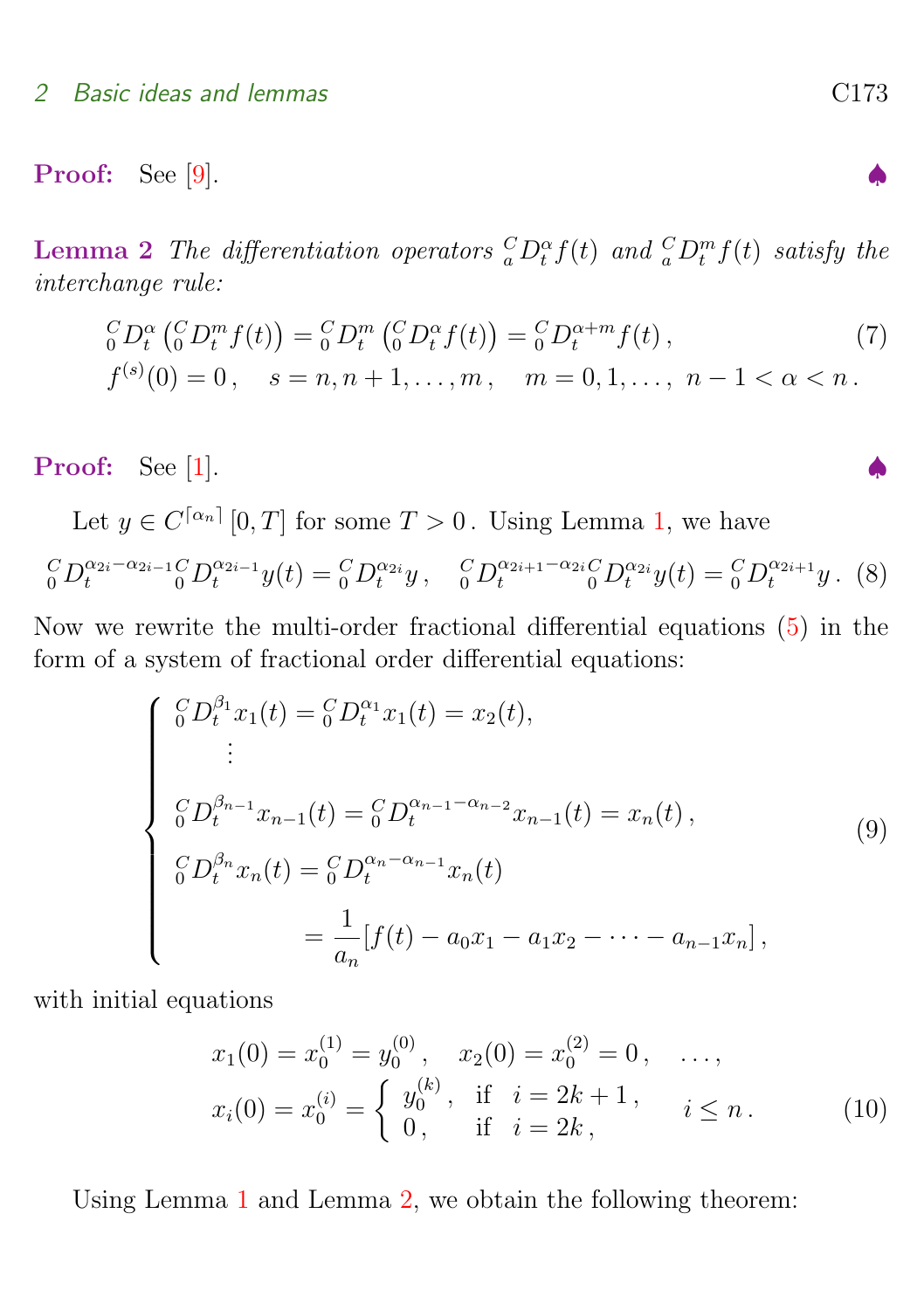Theorem 3 The multi-order fractional differential equations [\(5\)](#page-4-2) is equivalent to the system of equations  $(9)$  with the initial conditions  $(10)$ .

### <span id="page-6-0"></span>3 A fractional predictor-corrector technique

In this section, numerical technique for simulate fractional order control systems [\(1\)](#page-2-1) are presented. Firstly, the fractional order differential systems is decoupled, which is equivalent to solving

<span id="page-6-1"></span>
$$
\begin{cases}\n{}_{0}^{C}D_{t}^{\beta_{1}}x_{1}(t) = g_{1}(t, x_{1}), \\
\vdots \\
{}_{0}^{C}D_{t}^{\beta_{n}}x_{n}(t) = g_{n}(t, x_{n}).\n\end{cases} (11)
$$

Secondly, we consider a computationally effective fractional predictorcorrector method for solving the following initial-value problem:

$$
{}_{0}^{C}D_{t}^{\beta_{i}}x_{i}(t) = g_{i}(t,x_{i}), \quad x_{i}(0) = x_{0}^{(i)}, \quad i = 1,2,\ldots,n,
$$
 (12)

where  $0 < \beta_i < 1$ .

It is well known that the initial-value problem  $(12)$  is equivalent to the Volterra integral equation

$$
x_i(t) = x_0^{(i)} + \frac{1}{\Gamma(\beta_i)} \int_0^t (t - \tau)^{\beta_i - 1} \left[ g_i(\tau, x_i(\tau)) \right] d\tau.
$$
 (13)

For the sake of simplicity, we assume that we are working on a uniform grid  $t_j = j\tau, j = 0, 1, \ldots, M\tau = T$ .

The issue of stability is very important when implementing the method on a computer in finite precision arithmetic because we must take into account effects introduced by rounding errors. It is known that the classical Adams– Bashforth–Moulton method for first order ordinary differential equations is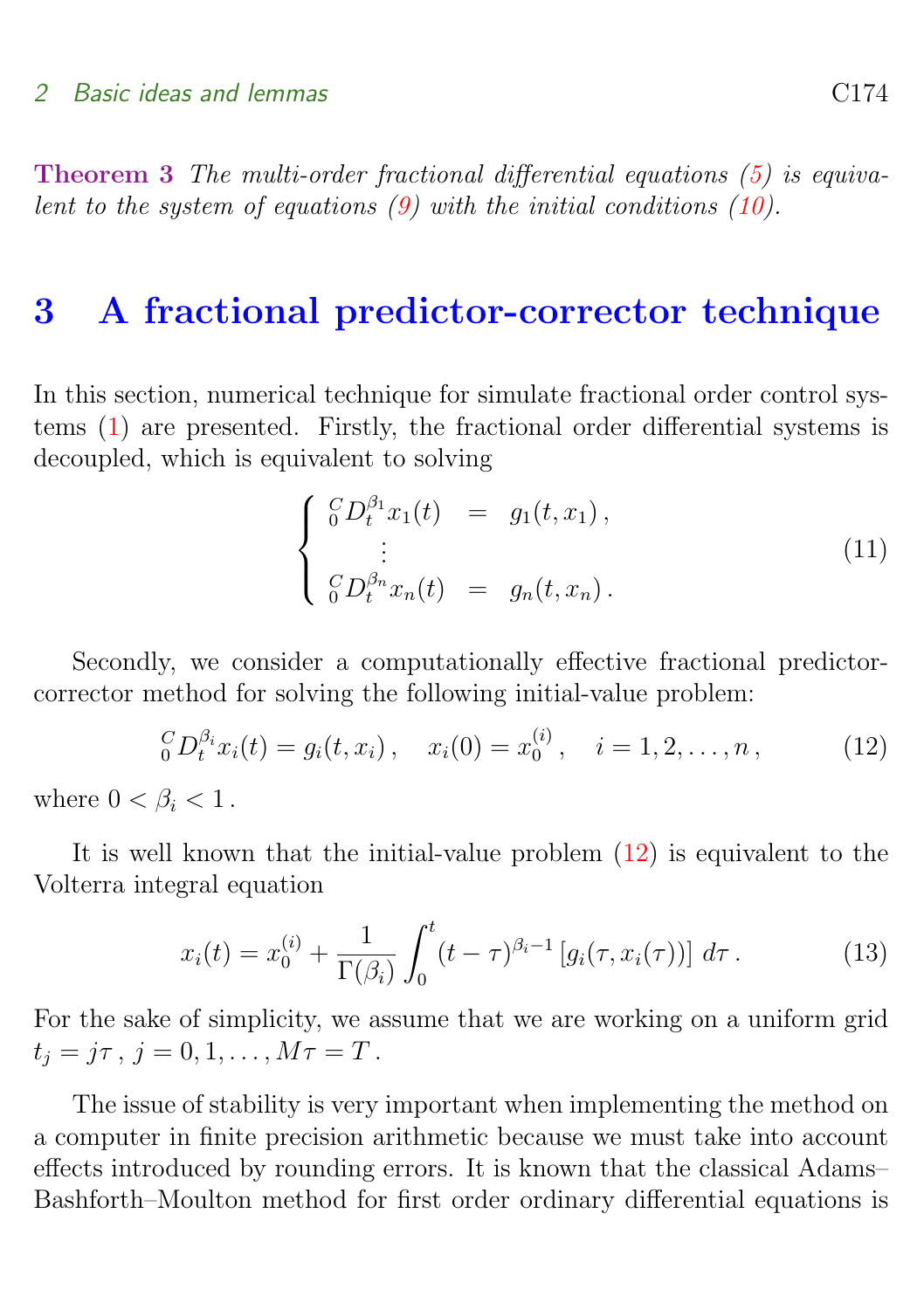#### <span id="page-7-0"></span>3 A fractional predictor-corrector technique C<sub>175</sub>

a reasonable and practically useful compromise in the sense that its stability properties allow for a safe application to mildly stiff equations without undue propagation of rounding error, whereas the implementation does not require extremely time consuming elements [\[10\]](#page-16-2). Thus, a fractional Adams– Bashforth method and a fractional Adams–Moulton method are chosen as our predictor and corrector formulas.

The predictor  $x_{i,k+1}^P$  is determined by the fractional Adams–Bashforth method [\[5,](#page-15-5) [11\]](#page-16-3):

$$
x_{i,k+1}^P = x_0^{(i)} + \frac{1}{\Gamma(\alpha)} \sum_{j=0}^k b_{j,k+1}^{\beta_j} g_i(t_j, x_{i,j}), \qquad (14)
$$

where

$$
b_{j,k+1}^{\beta} = \frac{\tau^{\beta}}{\beta} [(k+1-j)^{\beta} - (k-j)^{\beta}].
$$
 (15)

The fractional Adams–Moulton method determines the corrector formula [\[5,](#page-15-5) [11\]](#page-16-3):

$$
x_{i,k+1} = x_0^{(i)} + \frac{1}{\Gamma(\beta_i)} \left( \sum_{j=0}^k a_{j,k+1}^{\beta_i} g_i(t_j, x_{i,j}) + a_{k+1,k+1}^{\beta_i} g_i(t_{k+1}, x_{i,k+1}^P) \right), \tag{16}
$$

where

$$
a_{j,k+1}^{\beta} = \frac{\tau^{\beta}}{\beta(\beta+1)} \begin{cases} k^{\beta+1} - (k-\beta)(k+1)^{\beta}, & j = 0, \\ (k-j+2)^{\beta+1} + (k-j)^{\beta+1} \\ 1, & -2(k-j+1)^{\beta+1}, & 1 \le j \le k, \\ 1, & j = k+1. \end{cases}
$$
(17)

Therefore, we obtain the following new fractional predictor-corrector method for solving the fractional order differential systems [\(9\)](#page-5-1).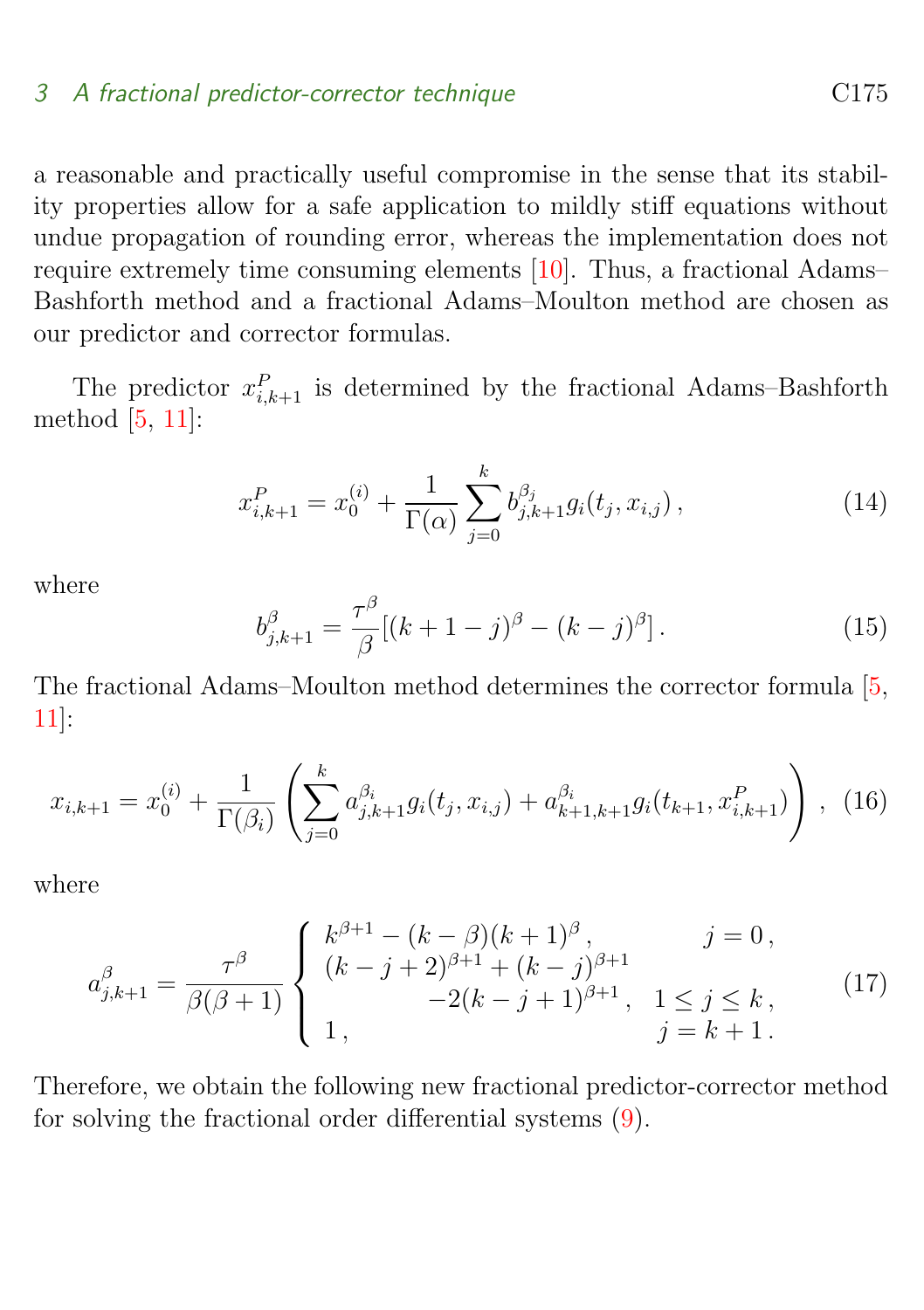#### 3 A fractional predictor-corrector technique C<sub>176</sub>

#### Fractional Predictor formulas:

$$
x_{i,k+1}^P = x_0^{(i)} + \frac{1}{\Gamma(\beta_i)} \sum_{j=0}^k b_{j,k+1}^{\beta_i} x_{i+1,j}, \quad i = 1, 2, \dots, n-1,
$$
 (18)

$$
x_{n,k+1}^P = x_0^{(i)} + \frac{1}{\Gamma(\beta_n)} \sum_{j=0}^k b_{j,k+1}^{\beta_n} \frac{1}{a_n} \left[ u(t_j) - a_0 x_{1,j} - \dots - a_{n-1} x_{n,j} \right] (19)
$$

#### Fractional Corrector formulas:

$$
x_{i,k+1} = x_0^{(i)} + \frac{1}{\Gamma(\beta_i)} \left( \sum_{j=0}^k a_{j,k+1}^{\beta_i} x_{i+1,j} + a_{k+1,k+1}^{\beta_i} x_{i+1,k+1}^P \right),
$$
  
\n
$$
i = 1, 2, ..., n - 1,
$$
  
\n
$$
x_{n,k+1} = x_0^{(i)} + \frac{1}{\Gamma(\beta_n)} \left\{ \sum_{j=0}^k a_{j,k+1}^{\beta_n} \frac{1}{a_n} [u(t_j) - a_0 x_{1,j} - \dots - a_{n-1} x_{n,j}] + a_{k+1,k+1}^{\beta_n} \frac{1}{a_n} [u(t_{k+1}) - a_0 x_{1,k+1}^P - \dots - a_{n-1} x_{n,k+1}^P] \right\}
$$
(21)

## <span id="page-8-0"></span>4 Error analysis for the fractional predictor-corrector method

In this section we present the theorems concerning the error of our fractional predictor-corrector method.

<span id="page-8-1"></span>Lemma 4 Let  $z \in C^1[0,T]$ , then

$$
\left| \int_0^{t_{k+1}} (t_{k+1} - t)^{\beta - 1} z(t) dt - \sum_{j=0}^k b_{j,k+1}^{\beta} z(t_j) \right| \leq \frac{1}{\beta} ||z'||_{\infty} t_{k+1}^{\beta} \tau.
$$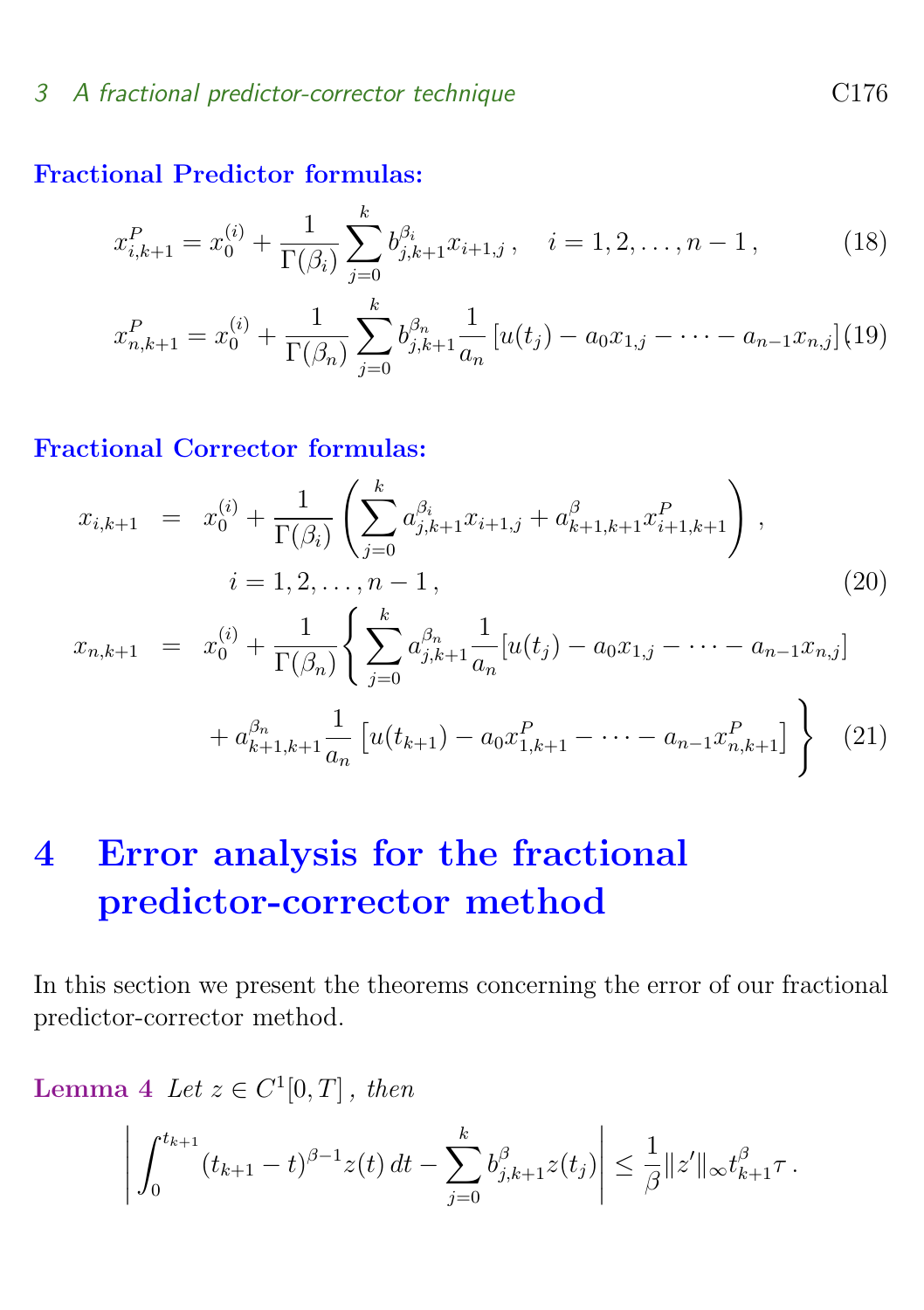<span id="page-9-4"></span><span id="page-9-0"></span>Proof: See [\[5,](#page-15-5) [11\]](#page-16-3).

**Lemma 5** If  $z \in C^2[0,T]$ , then there is a constant  $C_\beta$  depending only on  $\beta$ such that

$$
\left| \int_0^{t_{k+1}} (t_{k+1} - t)^{\beta - 1} z(t) dt - \sum_{j=0}^{k+1} a_{j,k+1}^\beta z(t_j) \right| \le C_\beta \| z'' \|_\infty t_{k+1}^\beta \tau^2. \tag{22}
$$

Proof: See [\[5,](#page-15-5) [11\]](#page-16-3).

**Theorem 6** If  ${}_{0}^{C}D_{t}^{\beta_{i}}x_{i} \in C^{2}[0, T]$ ,  $(i = 1, 2, ..., n)$ , then

<span id="page-9-2"></span>
$$
\max_{\substack{0 \le j \le M \\ 1 \le i \le n}} \left| x_i(t_j) - x_{i,j} \right| = O(h^q) \tag{23}
$$

where  $q = 1 + \min_{1 \leq i \leq n} \beta_i$ .

**Proof:** Using given condition  ${}_0^C D_t^{\beta_i} x_i \in C^2[0,T]$ ,  $(i = 1, 2, ..., n)$ , Lemma [4](#page-8-1) and Lemma [5,](#page-9-0) we have

$$
\left| \int_0^{t_{k+1}} (t_{k+1} - t)^{\beta_i - 1} \zeta D_t^{\beta_i} x_i(t) dt - \sum_{j=0}^k b_{j,k+1}^{\beta} \zeta D_t^{\beta_i} x_i(t_j) \right| \le C_1 t_{k+1}^{\beta_i} \tau \,, \quad (24)
$$

<span id="page-9-3"></span>
$$
\left| \int_0^{t_{k+1}} (t_{k+1} - t)^{\beta_i - 1} \zeta D_t^{\beta_i} x_i(t) dt - \sum_{j=0}^{k+1} a_{j,k+1}^{\beta} C D_t^{\beta_i} x_i(t_j) \right| \le C_2 t_{k+1}^{\beta_i} \tau^2. \tag{25}
$$

We show that, for sufficiently small  $\tau = T/M$ ,

<span id="page-9-1"></span>
$$
\max_{\substack{0 \le j \le M \\ 1 \le i \le n}} \left| x_i(t_j) - x_{i,j} \right| = O(\tau^q), \tag{26}
$$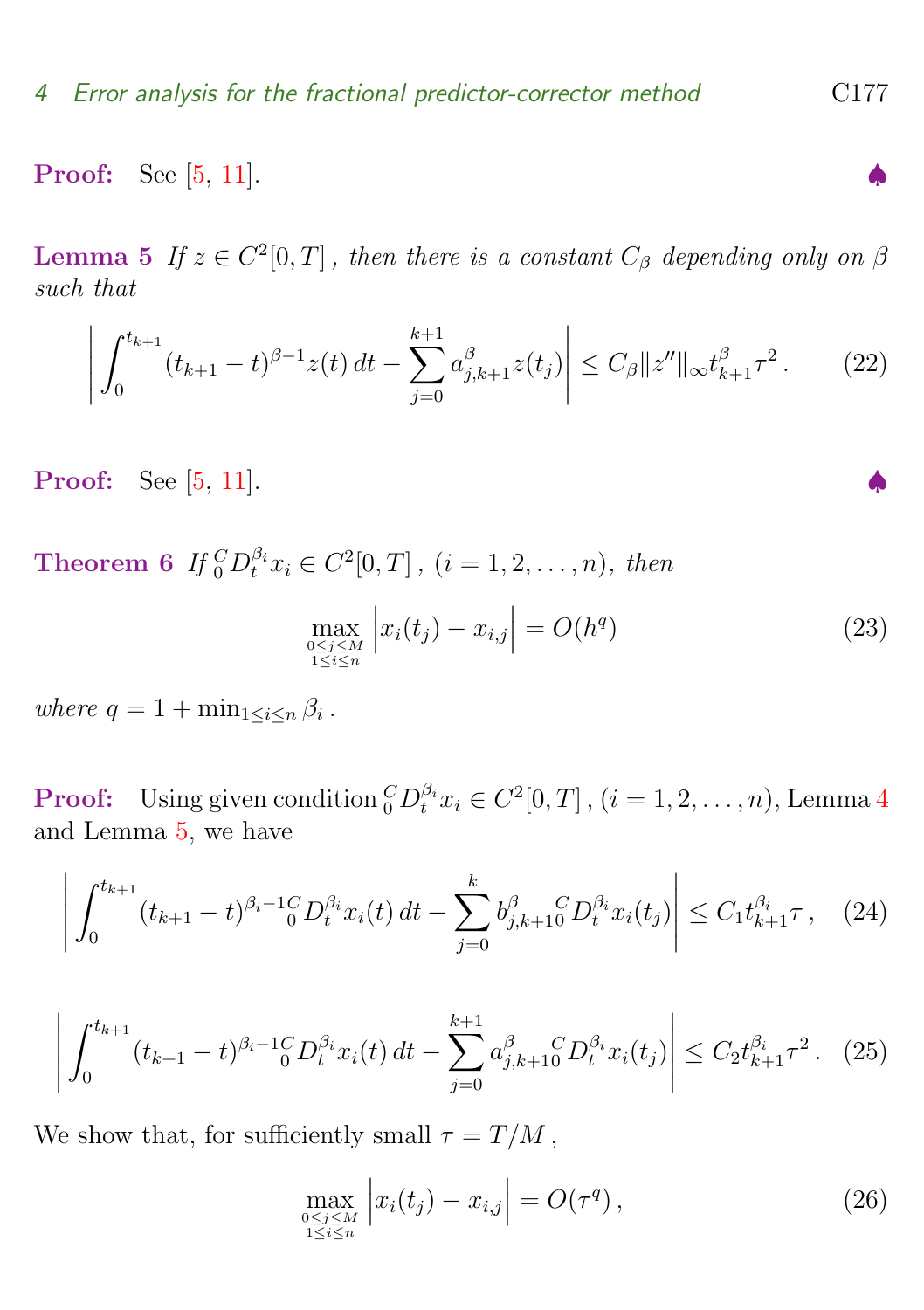where  $q = 1 + \min_{1 \leq i \leq n} \beta_i$ . The proof will be based on mathematical induction. In view of the given initial condition, the induction basis  $(j = 0)$  is presupposed.

Now assume that  $(26)$  is true for  $j = 0, 1, \ldots, k$   $(k \leq M - 1)$ , that is,

<span id="page-10-0"></span>
$$
\max_{\substack{0 \le j \le M \\ 1 \le j \le n}} \left| x_i(t_j) - x_{i,j} \right| = O(\tau^q). \tag{27}
$$

We must then prove the inequality also holds for  $j = k + 1$ . To do this, we first look at the error of the predictor solutions  $x_{i,k+1}^P$ ,  $i = 1, 2, \ldots, n$ . By construction of the predictor formulas, using [\(24\)](#page-9-2), assumption [\(27\)](#page-10-0), and

$$
\sum_{j=0}^k b_{j,k+1}^{\beta_i} = \int_0^{t_{k+1}} (t_{k+1} - t)^{\beta_i - 1} dt = \frac{1}{\beta_i} t_{k+1}^{\beta_i} \le \frac{1}{\beta_i} T^{\beta_i},
$$

we find that

<span id="page-10-1"></span>
$$
\left| x_i(t_{k+1}) - x_{i,k+1}^P \right| \le \frac{C_1 T^{\beta_i}}{\Gamma(\beta_i)} \tau + \frac{C_0 T^{\beta_i}}{\Gamma(\beta_i + 1)} \tau^q, \quad i = 1, 2, \dots, n - 1 \text{ (28)}
$$
\n
$$
|x_n(t_{k+1}) - x_{n,k+1}^P| \le \frac{C_1 T^{\beta_n}}{\Gamma(\beta_n)} \tau + \frac{\bar{C}_0 L T^{\beta_n}}{\Gamma(\beta_n + 1)} \tau^q. \tag{29}
$$

Now we begin the analysis of the corrector error. For  $j = k + 1$ , arguing in a similar way to the above, by construction of the predictor formulas, using  $(25)$ , assumption  $(27)$ , and  $(28)$ – $(29)$ , we find that

$$
\begin{aligned}\n&\left|x_{i}(t_{k+1})-x_{i,k+1}\right| \\
&\leq \left(\frac{C_{2}T^{\beta_{i}}}{\Gamma(\beta_{i})}+\frac{C_{0}T^{\beta_{i}}}{\Gamma(\beta_{i}+1)}+\frac{C_{1}T^{\beta_{i}}}{\Gamma(\beta_{i})\Gamma(\beta_{i}+2)}+\frac{C_{0}T^{\beta_{i}}}{\Gamma(\beta_{i}+1)\Gamma(\beta_{i}+2)}\tau^{\beta_{i}}\right)\tau^{q} \\
&\leq C\tau^{q}, \quad i=1,2,\ldots,n-1; \\
&\left|x_{n}(t_{k+1})-x_{n,k+1}\right| \n\end{aligned} \tag{30}
$$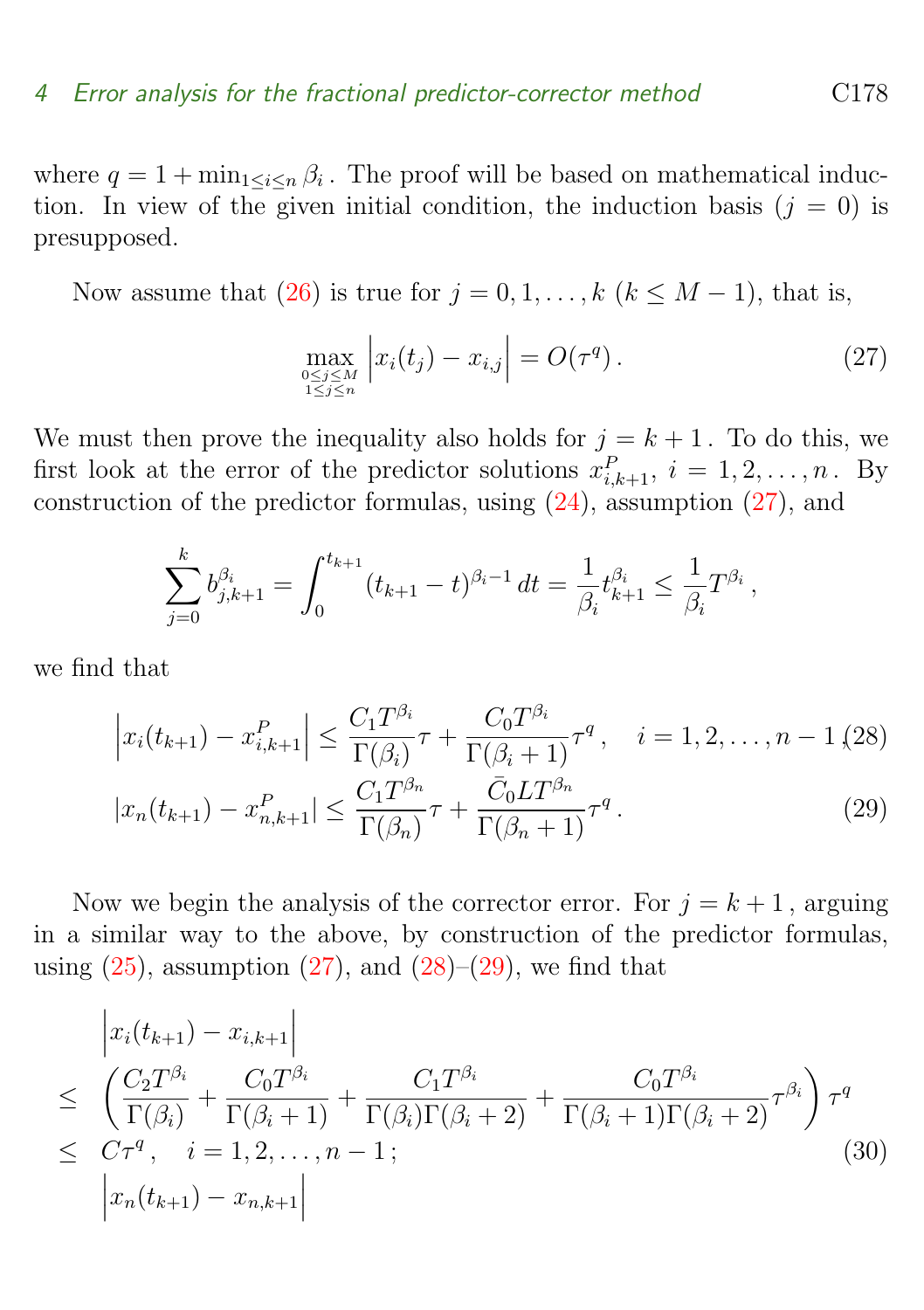<span id="page-11-2"></span>
$$
\leq \left( \frac{C_2 T^{\beta_n}}{\Gamma(\beta_n)} + \frac{C_0 T^{\beta_n}}{\Gamma(\beta_n + 1)} + \frac{C_1 T^{\beta_n}}{\Gamma(\beta_n) \Gamma(\beta_n + 2)} + \frac{\bar{C}_0 T^{\beta_n}}{\Gamma(\beta_n + 1) \Gamma(\beta_n + 2)} \tau^{\beta_n} \right) \tau^q
$$
\n
$$
\leq C \tau^q.
$$
\n(31)

This completes the proof.

Therefore, we obtain not only an approximation for the solution  $y(t)$  of the n term fractional order differential equation, but also approximations for its (Caputo type) derivatives of order  $\alpha_i$  (i = 1, 2, ..., n – 1). Apart from this useful feature, the method has a rather simple structure that makes it very easy to implement.

## <span id="page-11-0"></span>5 Numerical Results

Consider a fractional order controlled system with transfer function [\[1,](#page-15-1) [2\]](#page-15-2)

<span id="page-11-1"></span>
$$
G_4(s) = \frac{1}{a_4 s^{\alpha_4} + a_3 s^{\alpha_3} + a_2 s^{\alpha_2} + a_1 s^{\alpha_1} + a_0},\tag{32}
$$

where we take  $0 < \alpha_1 < 1.0$ ,  $\alpha_2 = 1.0$ ,  $1.0 < \alpha_3 < 2.0$ ,  $\alpha_4 = 2.0$ ,  $a_0 = 1$ ,  $a_1 = 0$ ,  $a_2 = 0$ ,  $a_3 = 0.5$ ,  $a_4 = 1$ . The fractional order transfer function [\(32\)](#page-11-1) corresponds in the time domain to the five term fractional order differential equation

$$
a_4 D^{\alpha_4} y(t) + a_3 D^{\alpha_4} + a_2 D^{\alpha_2} y(t) + a_1 D^{\alpha_1} y(t) + a_0 y(t) = u(t), \qquad (33)
$$

with the initial conditions

$$
y(0) = y_0^{(0)} = 0, y'(0) = y_0^{(1)} = 1.
$$
\n(34)

Now rewrite the multi-order fractional differential equations [\(32\)](#page-11-1) as a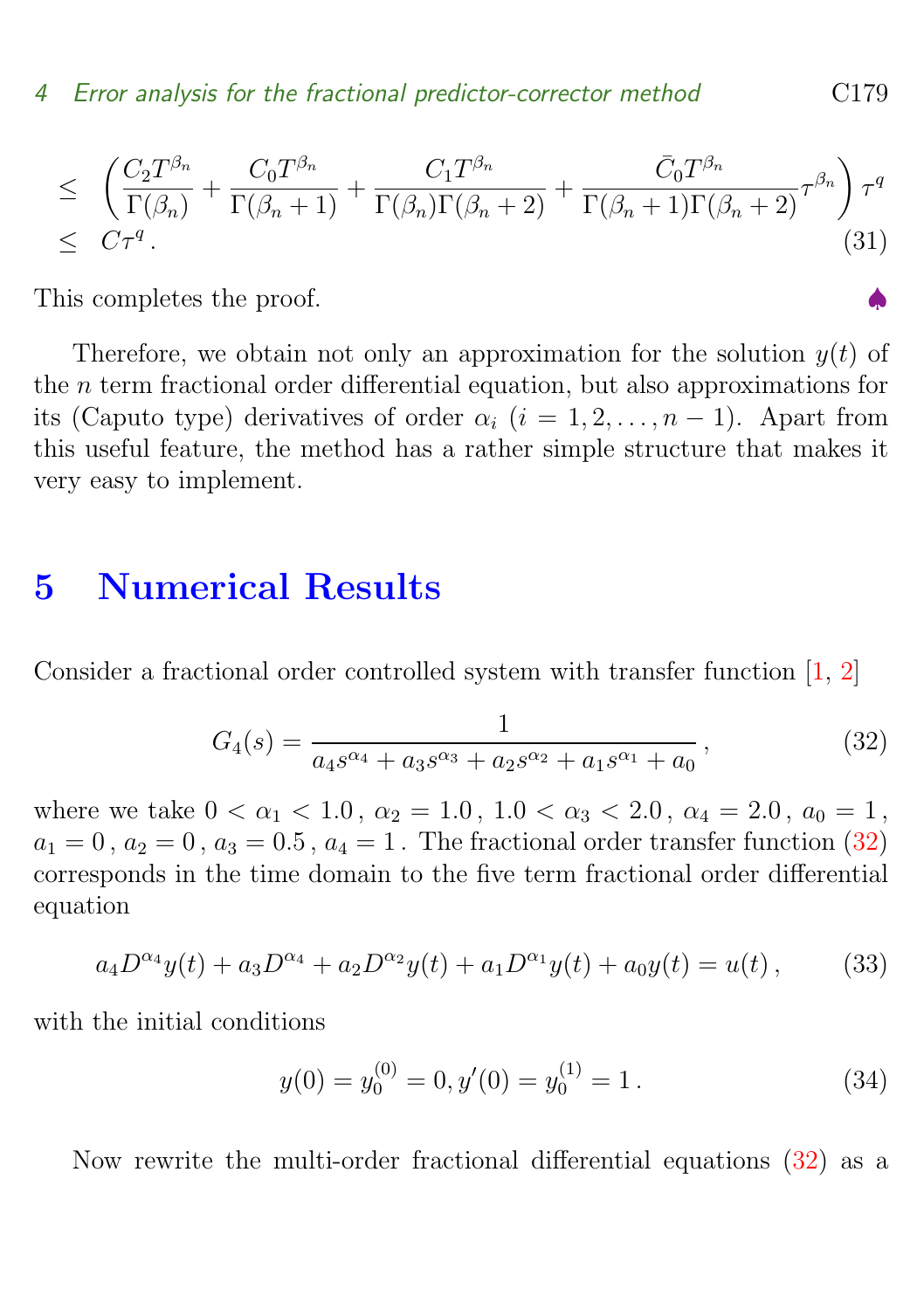#### 5 Numerical Results C180



<span id="page-12-0"></span>FIGURE 2: Unit-step response of the fractional order system with  $u(t) = 1$ .

system of fractional order differential equations:

$$
\begin{cases}\n{}_{0}^{C}D_{t}^{\beta_{1}}x_{1}(t) = {}_{0}^{C}D_{t}^{\alpha_{1}}x_{1}(t) = x_{2}(t), \n{}_{0}^{C}D_{t}^{\beta_{2}}x_{2}(t) = {}_{0}^{C}D_{t}^{\alpha_{2}-\alpha_{1}}x_{2}(t) = x_{3}(t), \n{}_{0}^{C}D_{t}^{\beta_{3}}x_{3}(t) = {}_{0}^{C}D_{t}^{\alpha_{3}-\alpha_{2}}x_{3}(t) = x_{4}(t), \n{}_{0}^{C}D_{t}^{\beta_{4}}x_{4}(t) = {}_{0}^{C}D_{t}^{\alpha_{4}-\alpha_{3}}x_{4}(t) = \frac{1}{a_{4}}[u(t) - a_{0}x_{1} - a_{1}x_{2} - a_{2}x_{3} - a_{3}x_{4}], \n\end{cases}
$$
\n(35)

with initial conditions

$$
x_1(0) = y_0^{(0)} = 0
$$
,  $x_2(0) = 0$ ,  $x_3(0) = y_0^{(1)} = 1$ ,  $x_4(0) = 0$ . (36)

Example 1. We take  $\alpha_1 = 0.5$ ,  $\alpha_2 = 1.0$ ,  $\alpha_3 = 1.5$ ,  $\alpha_4 = 2.0$ .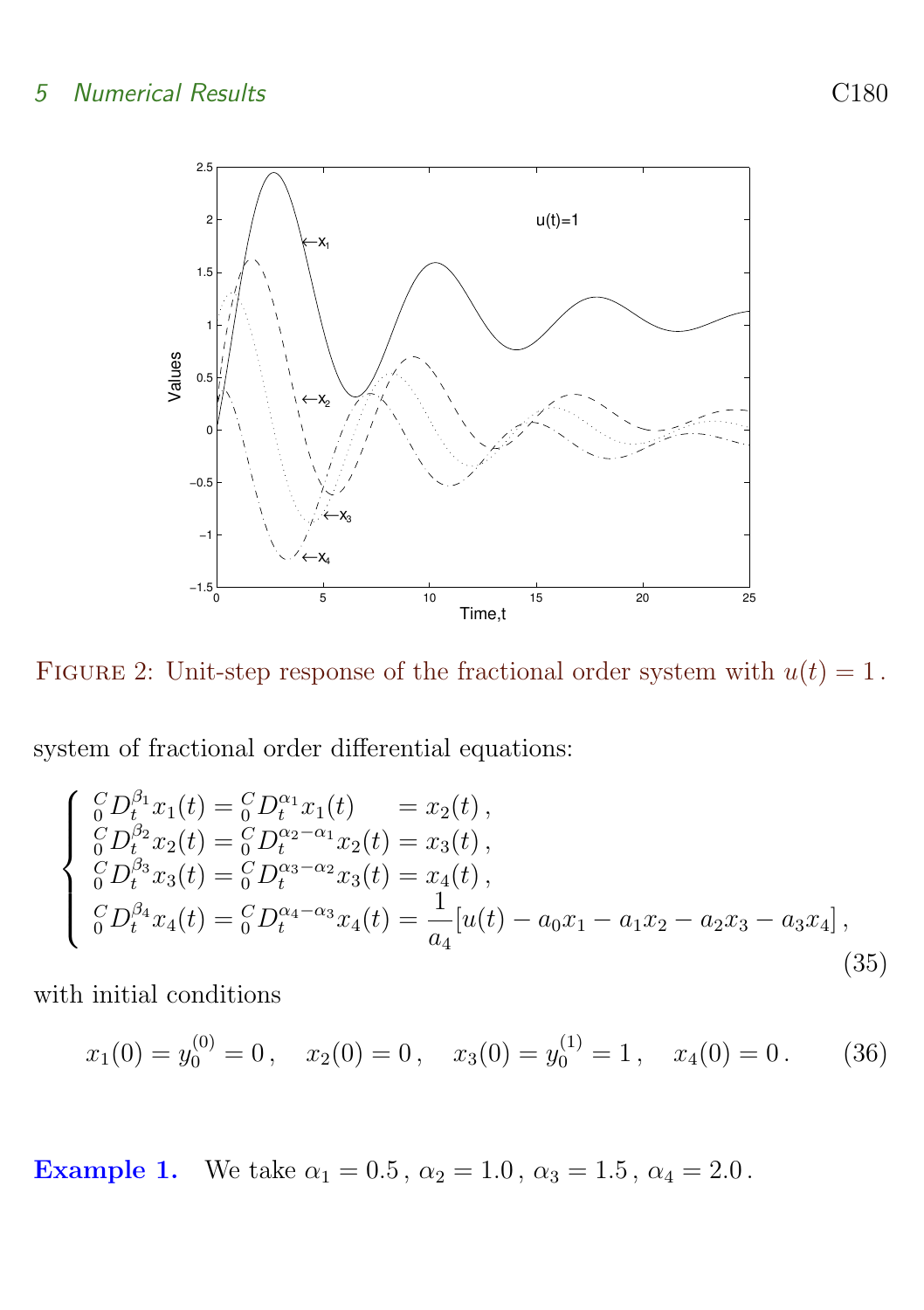<span id="page-13-1"></span>

<span id="page-13-0"></span>FIGURE 3: Unit-step response of the fractional order system with  $u(t) = 0$ .

Figures [2](#page-12-0) and [3](#page-13-0) show the simulation results with  $u(t) = 1$  and  $u(t) = 0$ , respectively. The system exhibits behaviors of the solution and its derivatives of order 0.5, 1, 1.5 . From Figures [2](#page-12-0) and [3,](#page-13-0) see that the computed results are in excellent agreement with those of Wang et al. [\[12\]](#page-16-4).

**Example 2.** We take  $\alpha_1 = 0.5$ ,  $\alpha_2 = 1.0$ ,  $1.1 \leq \alpha_3 \leq 1.9$ ,  $\alpha_4 = 2.0$ .

Figure [4](#page-14-1) displays the effect of  $1.1 \leq \alpha_3 \leq 1.9$  (that is,  $0.1 \leq \beta_3 \leq 0.9$ ) using predictor-corrector method for the fractional order control system with  $u(t) = 1$ . From Figure [4](#page-14-1) shows that when  $\beta_3$  increases from 0.1 to 0.9, the oscillation of solution also increases.

Figures [2–](#page-12-0)[4](#page-14-1) show that the fractional predictor-corrector method provides a computationally effective method for simulating the behavior of the solution of a fractional order control system.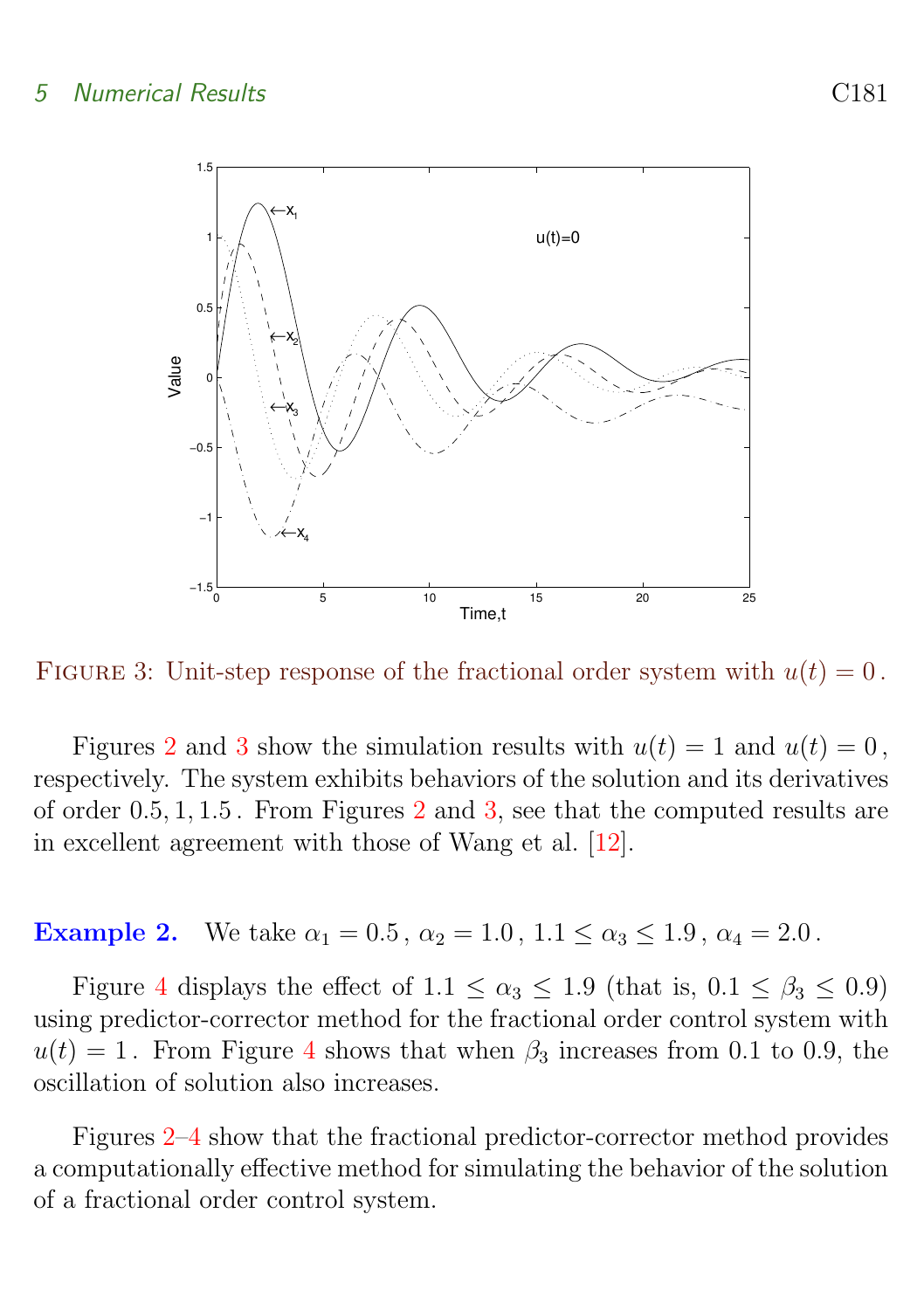#### 5 Numerical Results C182



<span id="page-14-1"></span>FIGURE 4: Solution of fractional order system for  $0.1 < \beta_3 < 0.9$ ,  $u(t) = 1$ .

## <span id="page-14-0"></span>6 Conclusions

A fractional predictor-corrector method for simulating the fractional order control systems has been described and demonstrated. This method provides a computationally effective method for simulating the behavior of the solution of a fractional control system. A detailed error analysis is discussed. This numerical technique can be applied to simulate other fractional order differential system.

Acknowledgments: This research has been supported by the National Natural Science Foundation of China grant 10271098.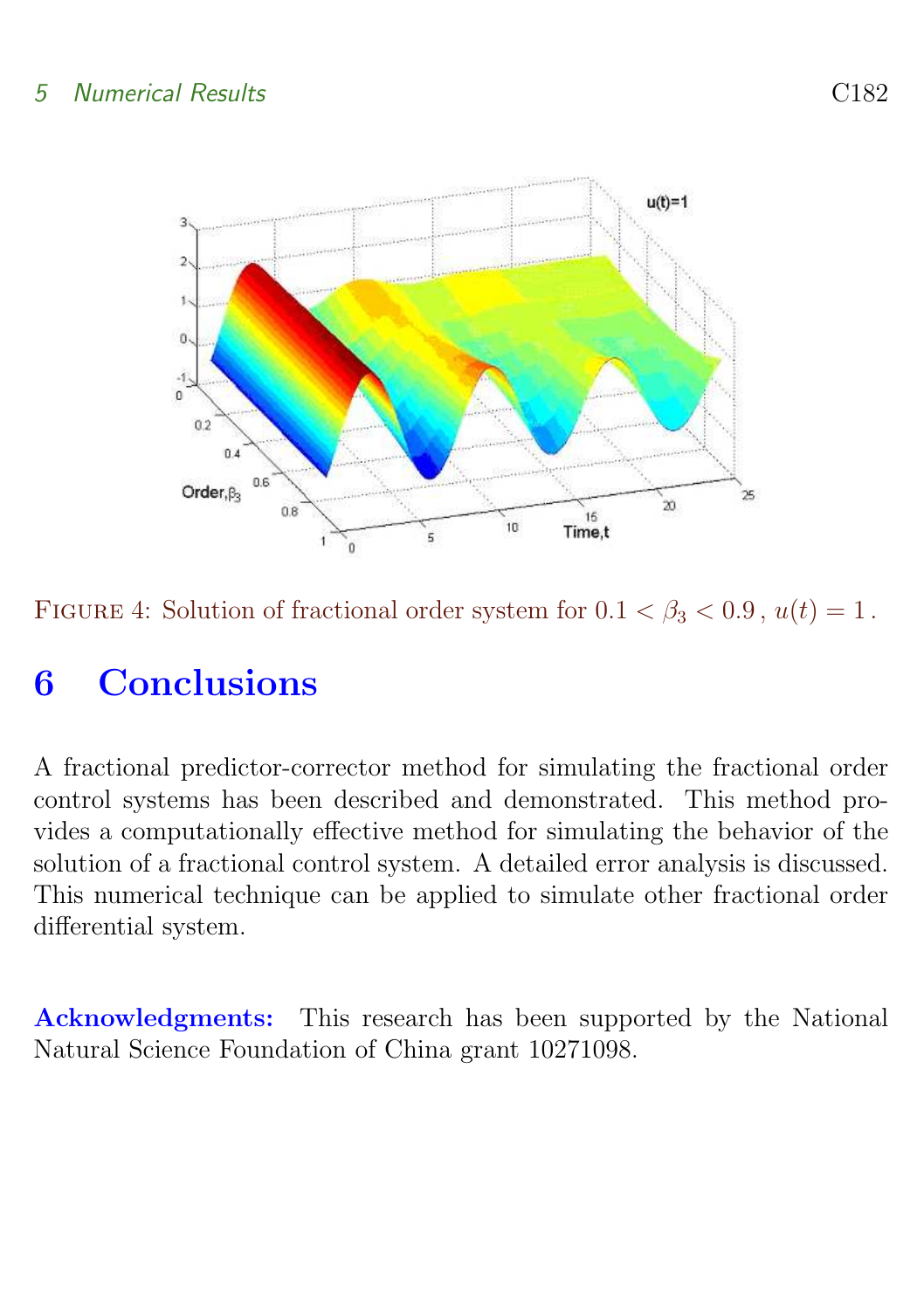#### 6 Conclusions C183

## References

- <span id="page-15-1"></span><span id="page-15-0"></span>[1] Podlubny, I., Fractional differential equations. New York: Academic Press, 1999. <http://www.tuke.sk/podlubny/fde.html> [C169,](#page-1-1) [C170,](#page-2-2) [C172,](#page-4-3) [C173,](#page-5-3) [C179](#page-11-2)
- <span id="page-15-2"></span>[2] Petras, I. and Dorcak, L., Fractional-order control systems: modeling and simulation, fractional calculus and applied analysis, 6, 2003, 205–232. <http://www.diogenes.bg/fcaa/volume6/fcaa62/apetrased.pdf> [C169,](#page-1-1) [C179](#page-11-2)
- <span id="page-15-3"></span>[3] Hu Y. and Liu F., Numerical methods for a fractional-order control system, Journal of Xiamen University (NATURAL Science), 44, 2005, 313–317. [URL](http://www.wanfangdata.com.cn/qikan/periodical.Articles/xmdxxb/xmdx2005/0503/050306.htm) [C171](#page-3-0)
- <span id="page-15-4"></span>[4] Shen S., Liu F., A computational effective method for fractional order Bagley–Torvik equation, Journal of Xiamen University (NATURAL Science), 45, 2004, 306–311. [URL](http://www.wanfangdata.com.cn/qikan/periodical.Articles/xmdxxb/xmdx2004/0403/040307.htm) [C171](#page-3-0)
- <span id="page-15-5"></span>[5] Diethelm K., Ford N. J., and Freed Alen D., Detailed error analysis for a fractional adams method[M], Numerical Algorithms, Kluwer Academic Publishers, 2004, 31–52. [C171,](#page-3-0) [C175,](#page-7-0) [C177](#page-9-4)
- <span id="page-15-6"></span>[6] Lin R., Liu F., Analysis of fractional-order numerical method for the fractional relaxation equation, Computational Mechanics, Tsinghua University and Springer-Verlag, 2004, R-362. <http://dx.doi.org/10.1016/j.na.2005.12.027> [C171](#page-3-0)
- <span id="page-15-7"></span>[7] Liu F., Anh V., Turner I., Numerical solution of the space fractional Fokker–Planck equation, J. Comp. and Appl. Math., 166, 2004, 209–219. <http://dx.doi.org/10.1016/j.cam.2003.09.028> [C171](#page-3-0)